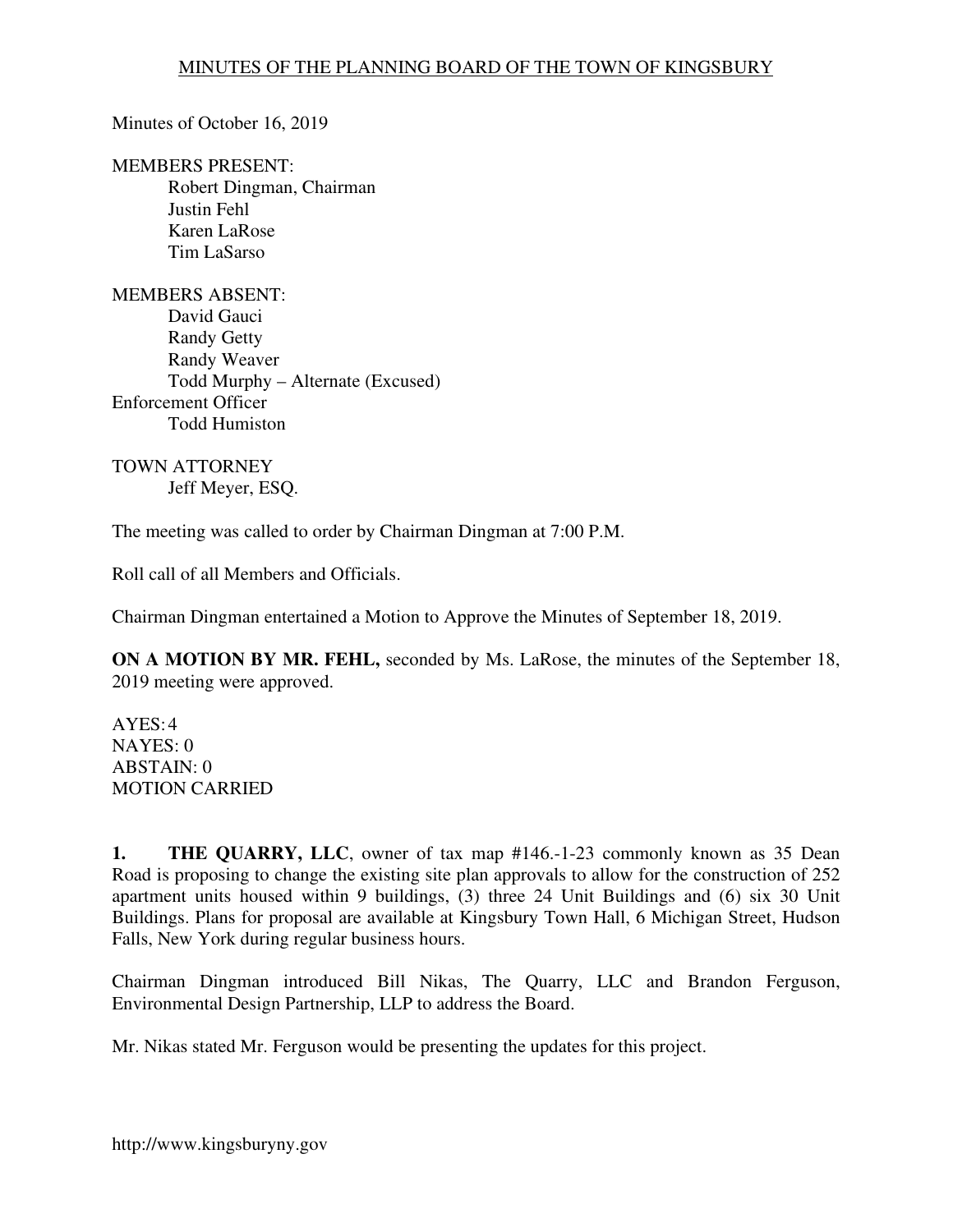## MINUTES OF THE PLANNING BOARD OF THE TOWN OF KINGSBURY

Planning Board Meeting October 16, 2019 Page 2 of 4

Mr. Ferguson stated they were before this Board in January of 2019. This project has not changed a lot. They are still proposing 252 apartment units housed within 9 buildings, (3) three 24 Unit Buildings and (6) six 30 Unit Buildings. They have made modifications to the project. The changes made are to meet the Five Hundred (500) parking spaces needed that will allow two (2) parking spaces per unit. They have made modifications to the storm water to meet the current NYS DEC Regulations.

Ms. LaRose questioned the two parking spaces per apartment with concerns of the traffic flow.

Mr. Ferguson stated that is the code.

Mr. Ferguson stated they have changed the water main to a 12-inch pipe that was requested by Jim Chase, Water Superintendent. The proposed road and water will be dedicated to the Town.

Chairman Dingman question Mr. Nikas if he had land set aside for senior housing or anything of that nature. At one time Mr. Nikas was proposing senior housing.

Mr. Nikas stated it would be up to whoever the developer will be. Mr. Nikas will not be the developer on this project.

Discussion ensued among the Board with questions addressed by the Applicant.

**ON A MOTION BY MR. FEHL**, and seconded by Mr. LaSarso, designating the Town of Kingsbury Planning Board as the Lead Agency under SEQRA to perform coordinated review of the potential environmental impacts. The Code Enforcement Officer is directed to send notices to all other involved agencies advising them of this action and advising that the Lead Agency status may be disputed within 30 days of receipt of said notice.

**2. GARY FINGER, D&G RECYCLING, LLC,** contract vendee of Tax Map # 137.-2-24 commonly known as 22 Park Road, Queensbury, NY located in Zoning District PIC-75 Park Industrial/Commercial District, for Site Plan Review for a proposal to operate, D&G Recycling, LLC, at this location. Plans for proposal are available at Kingsbury Town Hall, 6 Michigan Street, Hudson Falls, New York during regular business hours.

Mr. Finger called Mr. Humiston, Enforcement Officer stated he would not be at the meeting due to an emergency.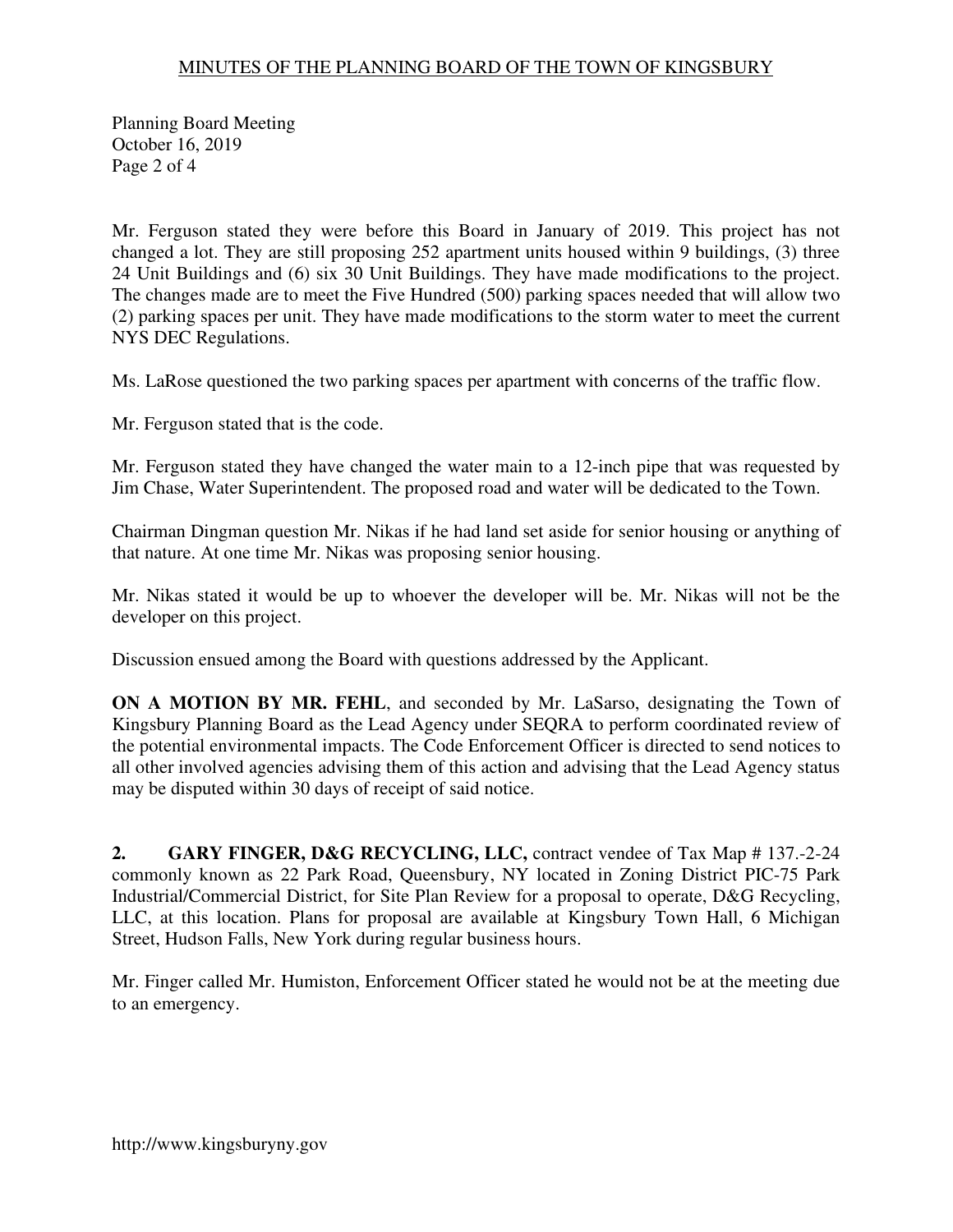## MINUTES OF THE PLANNING BOARD OF THE TOWN OF KINGSBURY

Planning Board Meeting October 16, 2019 Page 3 of 4

**3. GEER ROAD SOLAR**, owner of Tax Map # 128.-1-26 commonly known as 221 Geer Road, Hudson Falls, NY, located in Zoning District, RA-1A Residential Agriculture District is seeking Site Plan approval to develop a 5 MW Solar Energy Facility and Subdivision approval of one lot into four lots at this location. Plans for proposal are available at Kingsbury Town Hall, 6 Michigan Street, Hudson Falls, New York during regular business hours.

Chairman Dingman introduced Michael Doud, Matrix Solar Development, LLC to address the Board.

Mr. Doud stated he is here tonight to give the Board an update on this project. They are looking for subdivision approval of four (4) lots from one (1) existing parcel. The one existing parcel is 197 acres. They need to subdivide this to meet the requirement of the Public Service Commission. Mr. Doud stated the current plan will be changing slightly based on talking to National Grid. He is working with National Grid at this time.

Chairman Dingman questioned Mr. Doud if he had spoken with the fire company since the last meeting.

Mr. Doud stated he had a lengthy conversation with Bryan King, Fire Chief in the parking lot after the meeting on September 18, 2019. He will be dropping off a set of plans to Mr. King.

Chairman Dingman stated the Board would declare Lead Agency tonight as well as notify the Washington County Planning Agency.

Chairman Dingman stated to Mr. Doud they will be required to have a Decommissioning Plan.

Mr. Doud stated he was planning on submitting something tonight, but is a little behind on submitting items to the Board due to National Grid.

Mr. Doud questioned if the Town would be assigning an engineer to review this project.

Chairman Dingman stated the Board has not assigned one as of yet but will be doing so at the cost to the applicant.

Chairman Dingman opened the Public Hearing.

There were not any comments. The Public Hearing will remain open.

Discussion ensued among the Board with questions addressed by the Applicant.

http://www.kingsburyny.gov